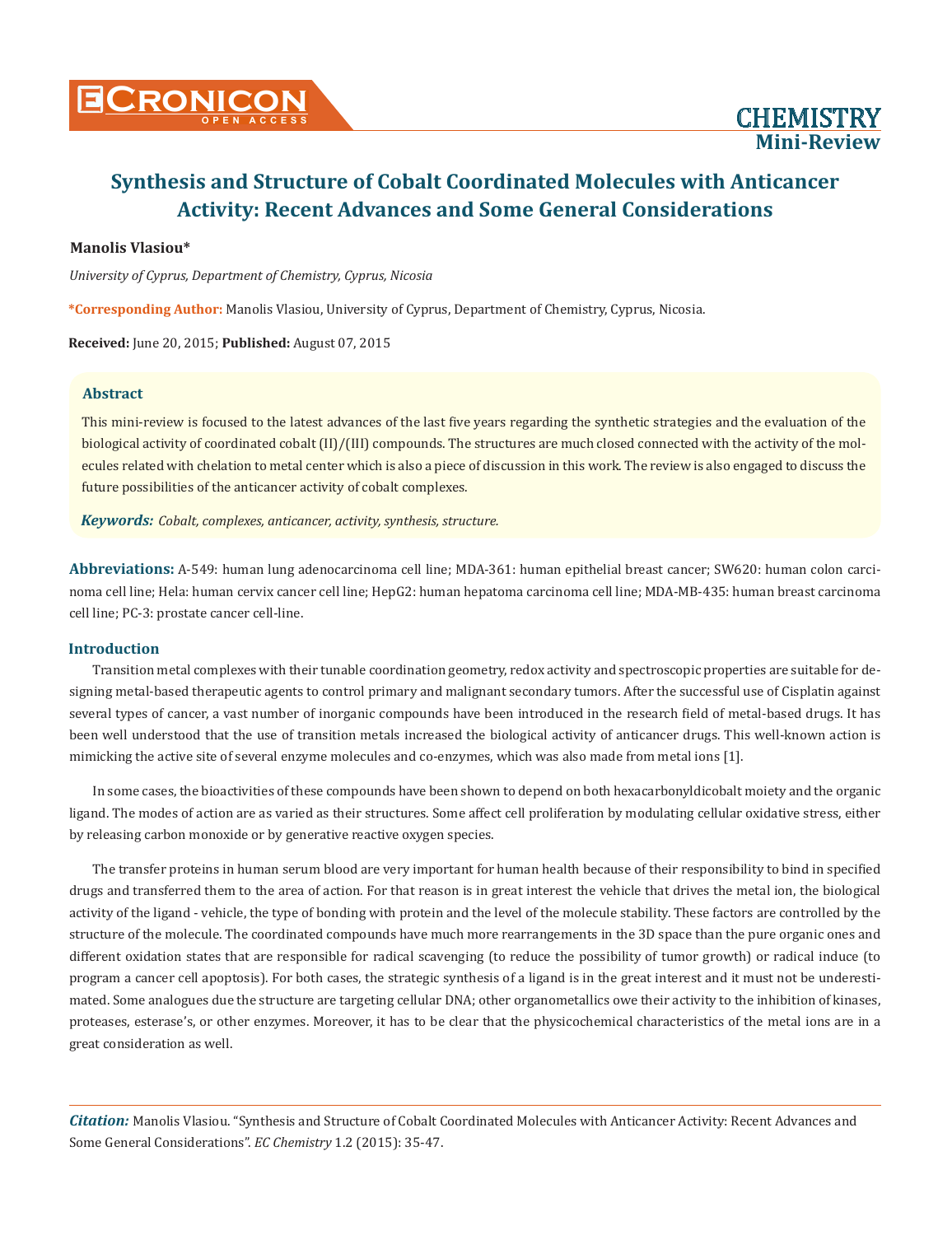36

Cobalt is an element of biological interest because its biological role is mainly focused on its presence on the active center of vitamin B12, regulating indirectly the DNA synthesis. A reason for the evaluation of cobalt ion in this work is the relatively small number of studies that are connected with cobalt-based drugs. In addition, the synthesis of a pro-drug has to based upon the action taking place inside the cell membrane or over the cell of different sites of the cells. A great knowledge about the level of hydrophilicity or hydrophobicity of the molecule has to be considered as well. These reasons leading to a necessity of a systematic review over the advances has been made upon this time in this research field. More specifically the lack of a review over the recent advances upon anticancer cobalt based molecules and the connection between synthesis, structure and activity was a reason for this work.

Herein, are described the synthetic strategies and geometrical conformation of cobalt coordinated molecules and their anticancer activity studied, over the last five years.

#### **Synthesis and structure of biological active cobalt complexes**

There are several synthetic procedures for the preparation of Co (II) and Co (III) coordination compounds, especially for cobalt complexes with anticancer activity. The most common ligands that are in use for anticancer activity are tridentate N,O- donor ligands, phenathroline based ligands, isoflavones ligands and ketoaminato ligands. There is a focus in using the +2 and +3 oxidation states of these molecules because this makes the compounds active to the physiological features of tumors. This strategy helps a selective action to the targeted molecules and suppresses the side effects in healthy molecules.

More specifically, in a recent study [2] were synthesized three ligands with electron withdrawing groups.

L1:[(2-hydroxy-5-nitrobenzyl)

L2:(2-(pyridil-2-yl)ethyl]amine) [(2-hydroxybenzyl) (2-(pyridil-2-yl)ethy]imine]

L3: [(2-hydroxy-5-nitrobenzyl) (2-(pyridil-2-yl) ethyl] imine).

The substitutions of groups in the para position of the phenol L1 and the imine instead of the amine L2 and L3, promote anodic shifts in the complexes reduction potentials. These mononuclear complexes obtained with slow addition of Co(ClO $_4$ )2.6H $_2$ O in a methanol solution of L1, L2 and L3giving

 $CI:[Co(L1)<sub>2</sub>]ClO<sub>4</sub>•1/3C<sub>2</sub>H<sub>5</sub>OH$  $C2:[Co(L2)<sub>2</sub>]ClO<sub>4</sub>•1/2CH<sub>3</sub>OH$  $C3$ :[Co(L3)<sub>2</sub>]ClO<sub>4</sub>•5H<sub>2</sub>O.

The crystallographic data indicate mononuclear cation complexes; with Co (III) metal center coordinated to two tridentate N2Odonor ligands, in distorted octahedral geometries. In figure 1 are depicted the L1, L2 and L3 ligand molecules.

Another biological active molecule of Co (III) is the C4:cis-[Co(phen)<sub>2</sub>(C<sub>14</sub>H<sub>29</sub>NH<sub>2</sub>)]C<sub>12</sub>•3H<sub>2</sub>O complex molecule with the ligands (L4:phen = 1,10-phenanthroline, L5:C<sub>14</sub>H<sub>29</sub>NH<sub>2</sub> = tetradecylamine) [3].In this surfactant, the entity is containing the central metal ion Co (III), along with its primary coordination sphere, acts as the head group and hydrophobic entity of the ligand L5 act as the tail part leading the molecule to hydrophobic environments (figure 2). The reaction of pyrogallic acid and p-hydroxyphenylacetic acid among with the addition of N,N-dimethylformamide (DMF) and small portions of methylsulfonyl chloride (MeSO<sub>2</sub>CI), gave the ligand L6: 7,8,4'trihydroxy-isoflavone [4]. The molecule C5: Co(L5-H)<sub>2</sub> was obtain via titration of the acetate metal (II) salt to an ethanol solution of L6in pH 7-8 as shown in figure 3. A series of square planar cobalt (II) compounds with tetradentateβ-ketoaminato complexes is another example of biological active cobalt complexes [5]. The fluorinated β-ketoamine ligands were synthesized by a multi - step reaction with a silylenol protecting group. In addition a tetrahedral cobalt complex with two bidentate β-ketoamine ligands was also synthesized. The complexes formed with the addition of  $Co(N(SiMe3)<sub>2</sub>)<sub>2</sub>$ .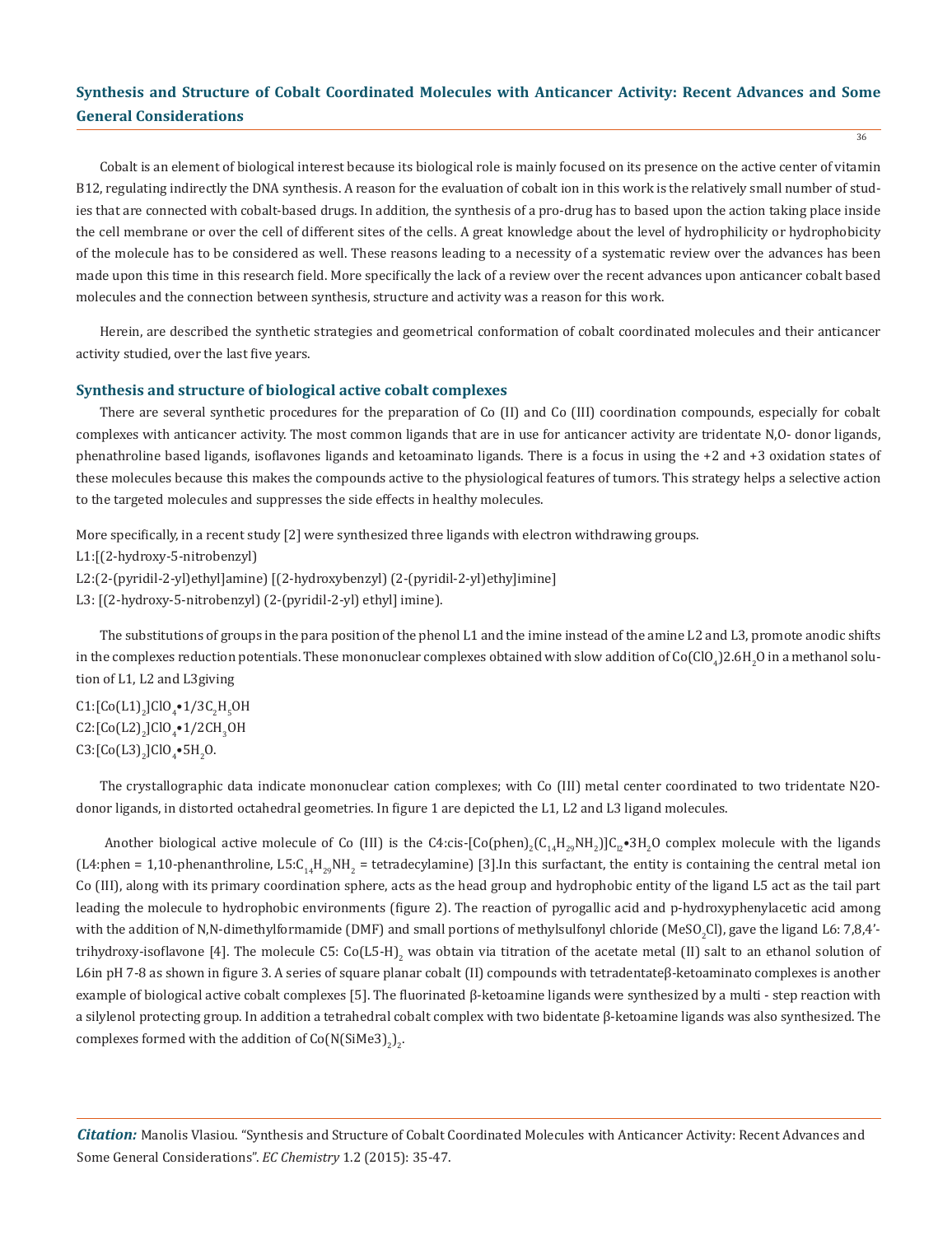37

L7:bis(hexafluoroacetylacetone)ethylenediimine

L8:(benzoyltrifluoroacetone)ethylenediimine

L9:(benzoylacetonato)phenyleneimineamine

C6:(bis(hexafluoroacetylacetonato)ethylenediimino)cobalt(II)

C7:(bis(benzoyltrifluoroacetonato)ethylenediimino)cobalt(II)

C8:[(benzoylacetonato)phenyleneimineamino)cobalt(II).

L8 is prepared via Schiff base condensation of 1-phenyl-1,3-butanedione and 1,2-diaminoethane in refluxing toluene. L7and L8 prepared by deprotonation of diketone using NaH to produce  $\rm [R_1 COCHCOR_2]$ -Na+salt. The salt treated with tert-butyldimethylchlorosilane to produce a silylenolether which is treated with 1,2-diaminoethane to form the fluorinated β-ketoamine. C7 exhibits a square planar geometry and C8 exhibits a tetrahedral geometry with Co bond lengths to be shorter in square planar C7 than in tetrahedral C8 (figure 3). Another series of [Co(diimine) $_3$ [(ClO $_4$ ) $_2$  with octahedral coordination geometry complexes (C9, C10 and C11) where diimine=1,10-phenathroline (phen) L10, 5,6-dimethyl-1,10-phenathroline (5,6-dmp) L11 and dipyrido [3,2-d: 2',3'-f]quinoxaline (dpq) L12 evaluated for their anticancer activity [6]. The x-ray crystal structure of C10 consists of both Δ- and Λ-enantiomers of the complex cation and the molecular structure of the complex cation with crystal sphere shape is depicted in figure 4. Moreover, a series of tetrapyridine bases  $\mathsf{[Co(L)}_2\mathsf{]~Cu}_4\mathsf{]}_2$ were introduced with ligands L13: 4'-phenyl-2,2':6´,2´´-tetrapyridine (ph-tpy) L14:4'-(9-anthracenyl)-2,2':6´,2´´-tetrapyridine (an-tpy) L15:4'-(1-pyrenyl)-2,2':6´,2´´-tetrapyridine (py-tpy). The ligands L13, L14, L15 and the complexes C12, C13 and C14 are depicted in figure 5. These cobalt (II) complexes are prepared from the reaction of  $\lfloor \text{Co}(\text{H}_2 \text{O})_6 \rfloor$ (ClO<sub>4</sub>)<sub>2</sub> with tetrapyridine base in methanol and isolated as perchlorate salts. These complexes are having a planar aromatic photo-active moieties displaying visible light and induced plasmid DNA activity [7]. Additionally, a novel dinuclear cobalt (III) complex C15: [Co<sub>2</sub>L<sub>2</sub>](NO<sub>3</sub>)<sub>2</sub>•2H<sub>2</sub>O•0.5C<sub>2</sub>H<sub>3</sub>OH with the condensation product of 2-acetylpyridine and malonic acid dihydrazide, L16:N',N'2-bis[(1E)-1-(-pyridyl)ethylidene]propanedihydrazide (ligand) was synthesized and the anticancer activity was observed. The complex was formed with two molecules of L16 coordinated to each cobalt atom and two nitrate ions in the outer sphere were obtained [8]. The complex cation  $[{\rm Co}_{2}{\rm L}_{2}]_2$ , possesses a dinuclear double-stranded helicate structure in which each Co (III) center is coordinated by two tridentate N<sub>2</sub>O chelating units from different ligands. Each Co (III) center occupies a six - coordinated pseudo octahedral environment surrounded by two chelating units coordinated to Co (III) atom in mer configuration with pairs of carbonyl O atoms and pyridine N atoms in a cis relationship, whereas the hydrazide N atoms are trans to each other. The biological active ligand clotrimazole L17 was used to synthesised C16: [Co(clotri)2Cl<sub>2</sub>] C17:[Co(clotri)<sub>2</sub>Br<sub>2</sub>] and  $\rm{C18:}$ [Co(clotri) $_{\rm 3}$ (NO $_{\rm 3}$ ),]. The tetrahedral Co (II) complexes when crystallized in Et OH displays five coordination square-based pyramid geometry due to the coordination of an ethanol molecule to the metal center [9]. Interesting novel works of cobalt complexes also presented with a water soluble ligand of L18: 2-oxo-1,2-dihydroquinoline-3-carbaldehyde (isonicotinic) hydrazole [9], and a series of L19: scorpionate ligands [11] synthesizing the first tris(pyrazolyl)methane Co (II) complex C19. In figure 6 it is shown the synthetic route of  $\text{C20:}\{\text{[Co(H}_2\text{L)}\text{[H}_2\text{O)}\text{2}\}(\text{NO}_3\text{)}_2\bullet$ 3H $_2$ O}n with ligand L18 bearing octahedral Co (II) species.

In more recent studies, new cobalt compounds C21 and C22 of L20:1, 10-phenanthroline-5,6-dione or L21:1,3,5-tri-aza-7-phosphaadamantane derivatives, were tested against cancer cell lines [12]. C21: [L19][CoCl<sub>4</sub>], C22:[CoCl(H<sub>2</sub>O)(L20)<sub>2</sub>[BF<sub>4</sub>]. The coordination environment of C21 around the Co (III) atom seems to be almost perfect tetrahedron filled by four chloride ions (figure 7).

In the last year, another five different works with great interest reported the synthesis of cobalt complexes with anticancer activity. More specifically, two novel vicinal dioxime ligands containing thiomicarbazone units L22:(2E)-2-[4-(diethylamino)benzyl-idene]- N-[(1Z,2E)-N-hydroxyimino) ethanimidoyl] hydrazine carbothioamide and L23: (2E)-2-[4- (dimethylamino) benzyl-idene] -N-[(1Z,2E) -N-hydroxyimino)ethanimidoyl] hydrazine carbothioamide were synthesised among mononuclear Co (II) complexes, C23 and C24 [13]. The second research work was evaluated the synthesis of complexes C25:[Co(LH)<sub>2</sub>(NCS)]NO<sub>3</sub> and C26:[Co(LH)<sub>2</sub>(NH<sub>3</sub>)]NO<sub>3</sub> with the use of the potential tetra dentatemonoanionic N<sub>2</sub>O<sub>2</sub> chelate ligand L24:2-[{[2-(Dimethylamino)ethyl]imino}methyl]-6-methoxyphenol [14]. The single x-ray diffraction analysis confirms the distorted octahedral geometry around Co (II). In a third work two cobalt(II) complexes  $C2^\prime$ :[Co(QCT)<sub>2</sub>]•Cl•1.5H<sub>2</sub>O L25:(QCT = quinoline-2-carboxaldehydethiosemicarbazone) and C28:[Co(QCMT)(CH<sub>3</sub>OH)Cl<sub>2</sub>] L26: (QCMT =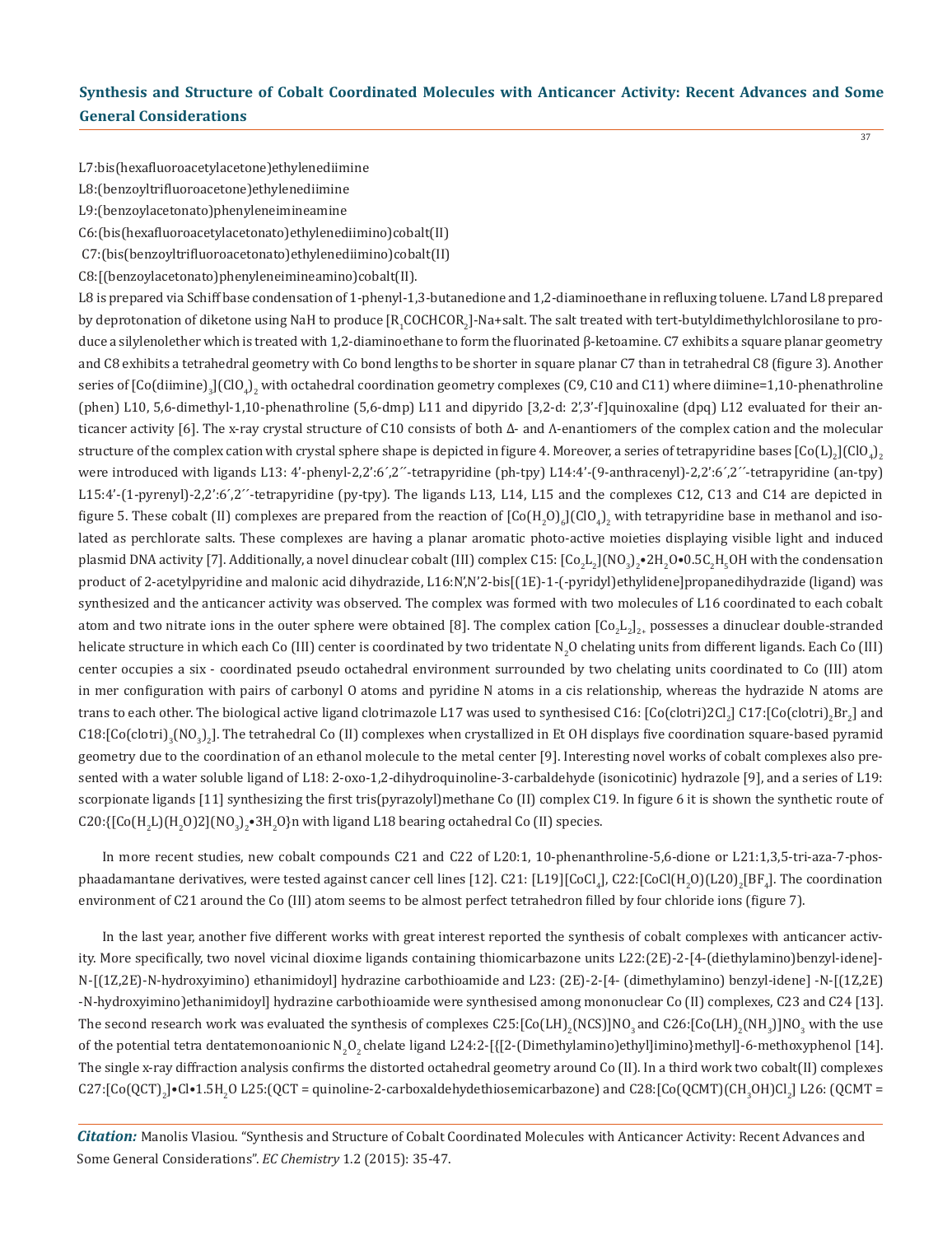quinoline-2-carboxaldehydeN4-methyl-thiosemicarbazone) have been synthesized and structurally characterized [15]. In both complexes, the cobalt(II) center is six - coordinated with distorted octahedral geometry. Finally in the last year novel penta-azamacrocyclic 15-membered [N5] ligand L27: i.e. 1,5,8,12-tetetraaza-3,4: 9,10-dibenzo-6-ethyl-7-methyl-1,12-(2,6-pyrido)cyclopentadecan-5,7 diene-2,11-dione and its transition metal complex with Co(II) C29 showing tetrahedral conformation [16] and complexes of a new L28:hydrazone derived from the condensation of isatin and 2-aminobenzoylhydrazidewith Co (II) and octahedral geometry C30 [17] were synthesized and tested for anticancer activity. The proposed structure of C30 among with the suggested structure of C29 is de-

Finally, it has to be mention this year's bibliography for biological active Co (II)/(III) complexes. Coordination compounds with cobalt (II) and the ligand 2,6-bis(2,6-diethylphenyliminomethyl)pyridine L29: synthesized and fully characterized. They study its activity using it as anti-proliferative drugs against different human cancer cell lines [18]. The tridentate ligand forms heptacoordinated compound from nitrate metallic salt, where the nitrate acts in a chelating form to complete the seven coordination positionsC31 (figure 9). Two isostructural mononuclear cobalt(III) complexes C32:NO<sub>3</sub>•3H<sub>2</sub>O and C33:NO<sub>3</sub>•CH<sub>3</sub>CO<sub>2</sub>H•H<sub>2</sub>O {[1]+ = [Co(1,10-phenanthroline)2Cl<sub>2</sub>J+}, synthesized according to the procedure showing in figure 10 and characterized by x-ray crystallography (figure 11), by addition of  $1,10$ -phenanthroline to a solution of CoCl $_2$ •6H $_2$ O followed by the addition of solid CAN (ceric ammonium nitrate) in aqueous acetic acid solution (v/v) at different pH for both complexes at room temperature, respectively [19]. The single crystal X-ray diffraction analysis reveals that both the crystal lattices of C32 and C33 are consisted by identically mono nuclear cationic units  $[{\rm Co(phen)ZCL}_{_2}]+$  with the only difference that the second one includes solvent molecules. The coordination geometry around each (III) center is best described as distorted octahedron with a CoN<sub>4</sub>Cl<sub>2</sub> chromophore. The coordination includes two coordinated phenanthroline ligands, along with two coordinated Cl atoms in mutual orientation in C32 and C33.



*Figure 1: Shapes of ligands L1, L2, L3 [2].*

picted in figure 8.

38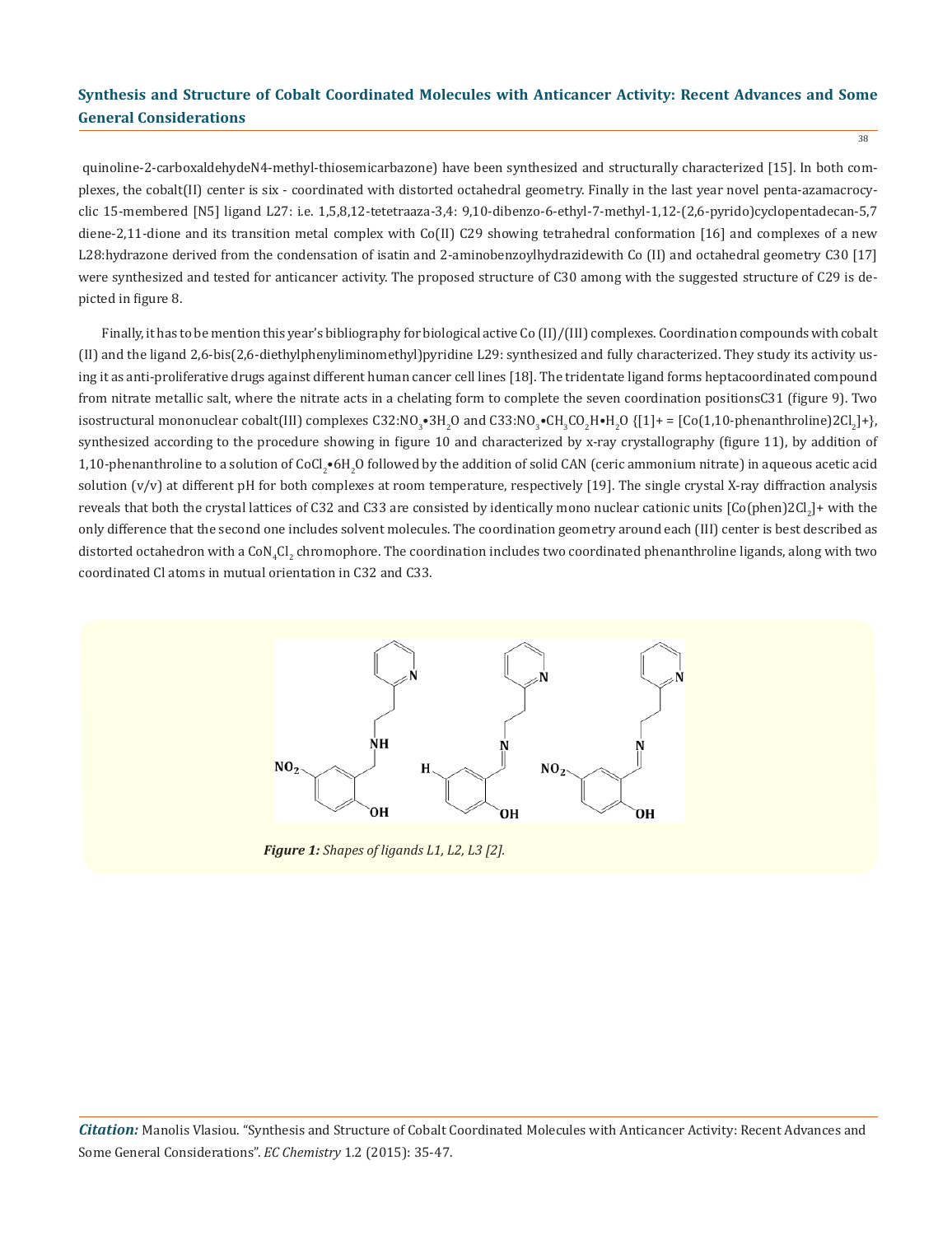39



*Figure 2: Shape of molecule C4metallosurfactant with the hydrophilic head and the hydrophobic tail [3].*



*Figure 3: Molecular structure of C8 [4].*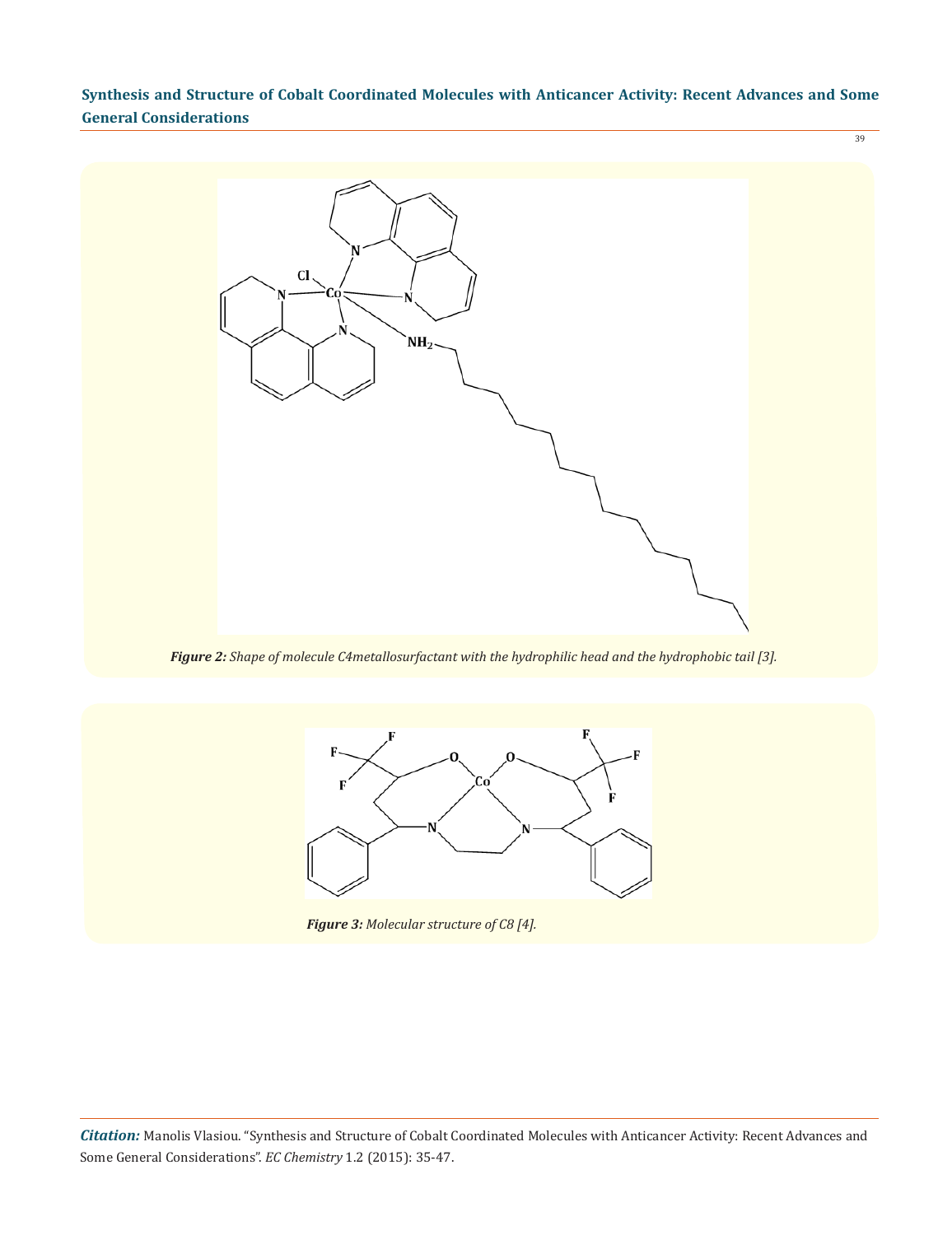

*Figure 4: Molecular structure of C10 [5].*



*Figure 5: The ligands L13, L14, L15(down raw)and the complexes C12, C13 and C14 (R group) [7].*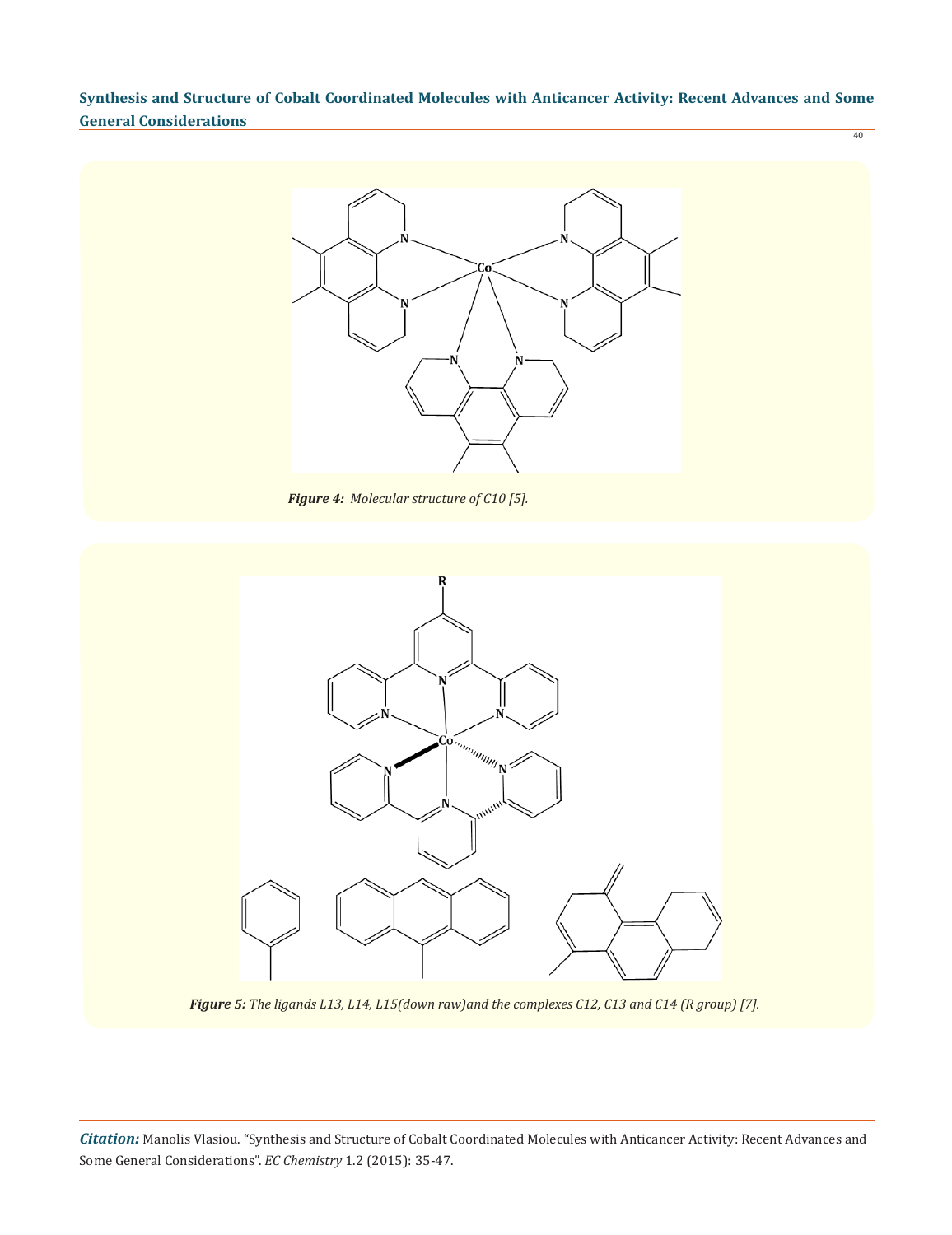41



*Figure 6: Preparation routes to the ligand and the complex C20 [9].*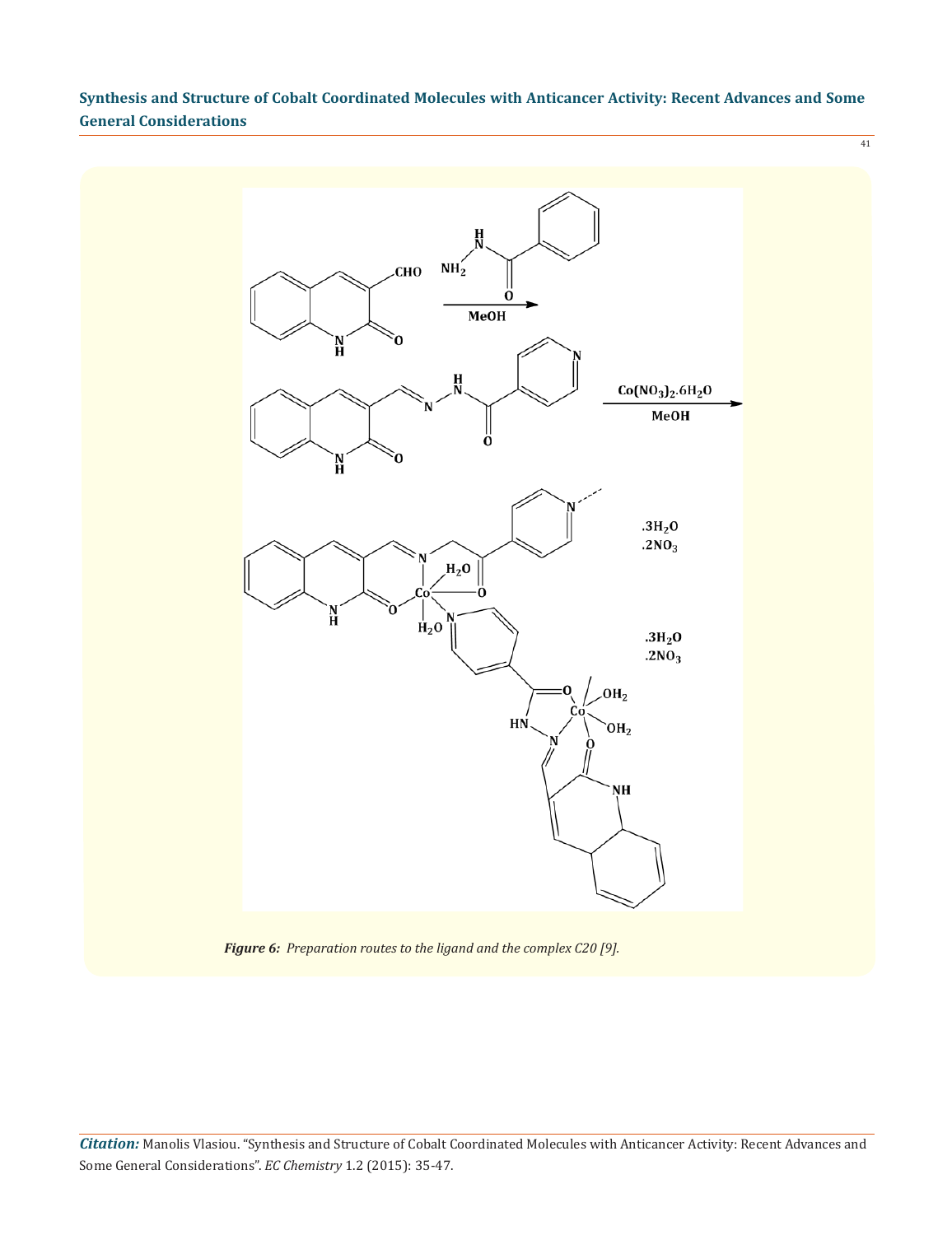42



*Figure 7: Coordination scheme of C21 [10].*



*Figure 8: Proposed structure of C30 along with the suggested of C29 [16].*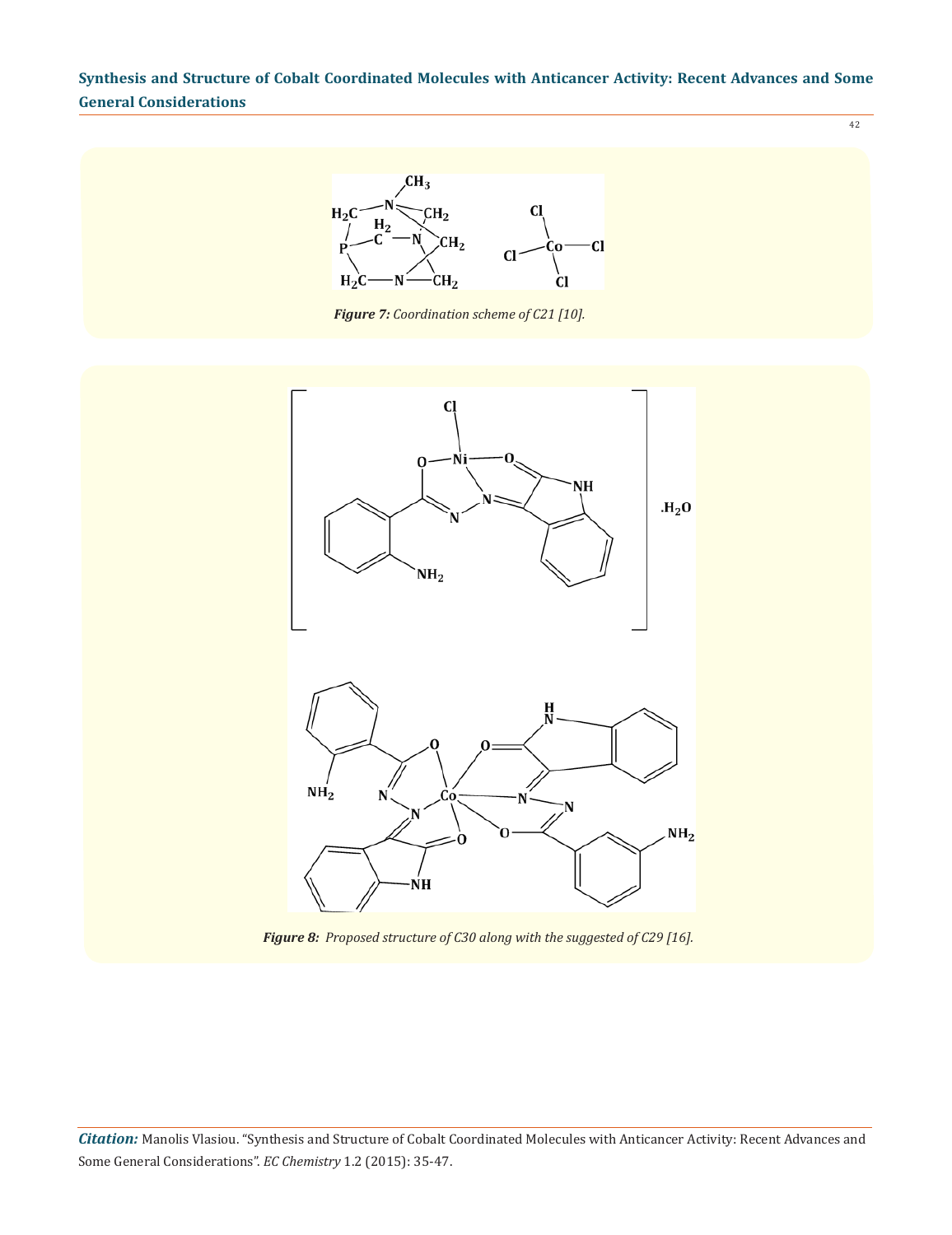

#### **Anticancer Activity of Cobalt Complexes**

The cytotoxicity against tumor cell line was tested on B16F10 cells for the L1, L2, L3, C1, C2 and C3 molecules. In general there was a very low activity of ligand molecules L1, L2 and L3. In opposite the coordinated compounds C1, C2 and C3 enhance the activity due to the Co (III) coordination. C2 and C3 decreased the cell viability at 65% and 25% respectively. The cell killing effects of L1-L3, can be attributed to the coordination of the ligands to Co (III). The observed in vitro cytotoxicity may be related to some oxidative cell damage as well as to structural aspects to the cobalt species [2]. Cytotoxic activity of C4 was examined on cultured Me-180 human cervical cancer cell lines by exposing cells for 24 and 48h to the complex using MTT assay. C4 showed high cytotoxic activity against a cervical cancer cell. This effect could be due to its amphiphilic nature by which they have the capacity to penetrate the cell membrane easily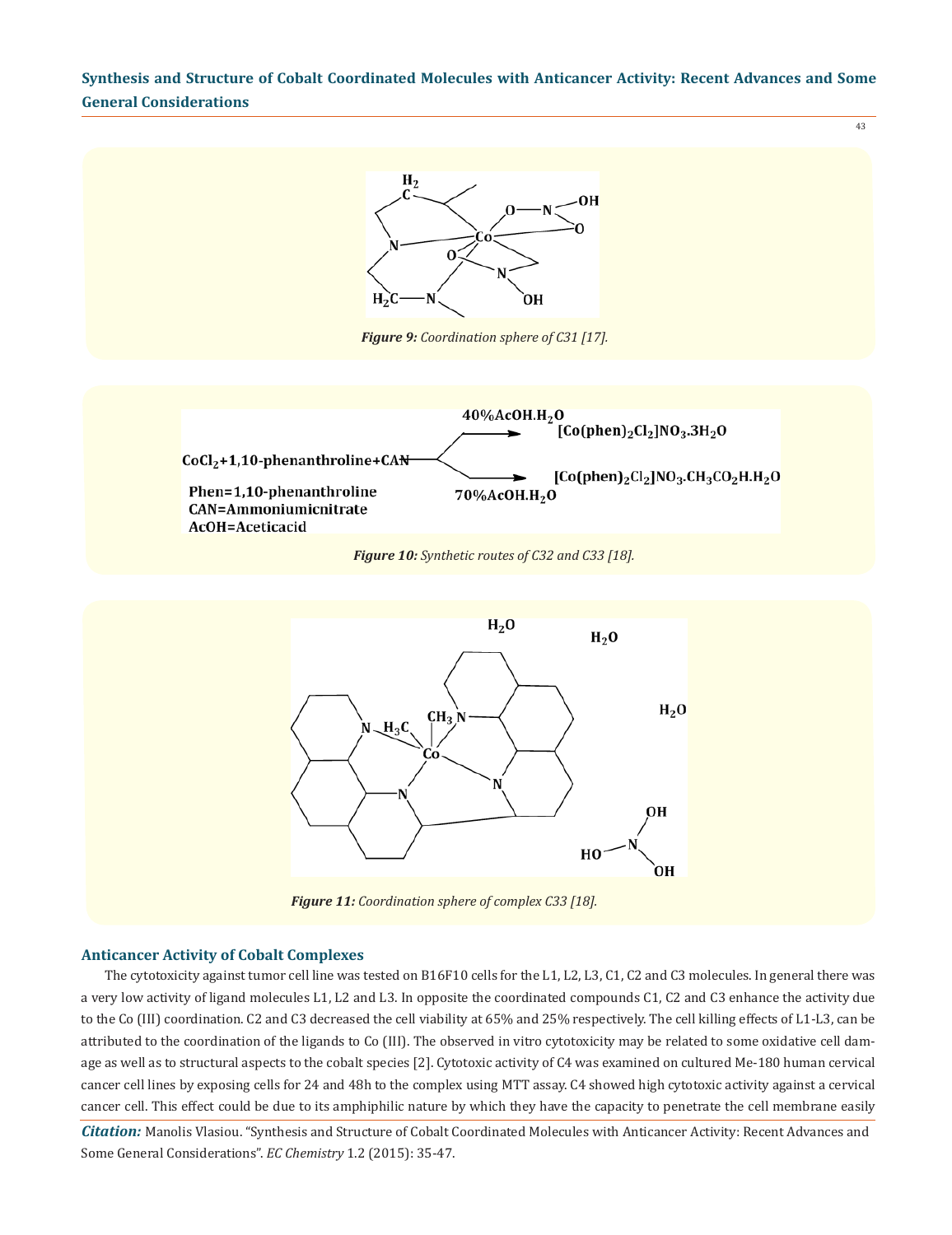44

reduce the energy status of tumors causing activation of lipid peroxidation and DNA damage [3]. Also, the nature of axial ligands could be responsible for the cellular damage. The antitumor screening studies of C5 was applied on SW 620 (human colon carcinoma cell line), Hela (human cervix cancer cell line), Hep G2 (human hepatoma carcinoma cell line), MDA-MB-435 (human breast carcinoma cell line) and A549 (human lung cancer cell line) [4]. In Hep G2 cells, the complex indicated at least three times more effectiveness than that of the ligand L6. On cell lines, SW 620 and MDA-MB-435 the C5 gave very low activity.L8, L9, L10 ligands among with their complexes C7, C8 and C9,were tested in PC-3 prostate cancer cell-line [5]. The viability of cells was assessed by MTT and LDH assay. The Cytotoxic effects of the compounds varied between 12% and 94%. Cobalt complexes are more active than their corresponding ligands. These complexes exhibit concentration - dependent activity against particular cells. In the majority of experiments, the above ligands did not exhibit any significant activity and where they did, it was weaker than that of their corresponding cobalt complexes. In particular C7, could be useful as an antitumor agent and the activity is selective towards prostate cancer and leukemia cells. Some mechanisms that suggested the activity of these complexes includes caspase-3 and MAP kinase activation as well oxidative stress. Regarding the C9, C10 and C11 complexes, C10, rac-[Co(5,6-dmp)3]2+ is remarkable in displaying a cytotoxicity against human breast cancer (MCF-7) cell line more potent than the phen and dpq analogues, which is consistent with its ability to cause changes in the secondary structure of DNA and enhanced cytotoxicity [6]. C13 and C14 showed significant effect in cervical cancer cells. Especially the photo cytotoxicity C14 activity is comparable to the dark toxicity of Cisplatin, while the cobalt (II) complex is non-toxic in the dark. The photo cytotoxicity of C14 is also comparable to the IC50 value of Photofrin [7]. The Cytotoxic effect of C15 among with its ligand L15 was tested in human epithelial breast cancer (MDA-361), human cervical carcinoma (Hela), murine melanoma (B16), and human leukemia cells (K562), human endothelial cells (EA.hy926) and human lung fibroblast (MRC 5) [8]. Table 1 indicates the IC50 values (μΜ), in different cell lines for the ligand and the complex showing Cytotoxic potential for the coordinated compound.

| <b>Investigated</b><br><b>Compounds</b> | <b>Cell Lines</b> |         |       |                  |      |            |  |  |
|-----------------------------------------|-------------------|---------|-------|------------------|------|------------|--|--|
|                                         | EA.hy926          | MDA-361 | He La | MRC <sub>5</sub> | K562 | <b>B16</b> |  |  |
| $[Co2 L2]2+$                            | 258               | 50.9    | >100  | > 300            | >100 | 221        |  |  |
| H <sub>2</sub> L                        | 124               | >100    | 72.6  | 107              | >100 | 36.8       |  |  |
| $Co(NO_3)$ , $6H_2O$                    | 108               | >100    | >100  | 222              | 62.1 | 139        |  |  |

*Table 1: IC<sub>50</sub>* values (μ*M*) obtained with different cell lines for L16 and C15.

The complexes C16, C17 and C18 with the clotrimazole as biological active ligand were tested against Hela, PC3 and HCT-15 cell lines showing synergistic anticancer effect comparable with Cisplatin [9]. C19 showed anticancer activity although smaller than that of Cisplatin [10]. Interestingly the C20 molecule exhibited good Cytotoxic activity against Hela, HEp-2, Hep G2 and A431 cancer cell lines without significantly affecting the normal NIH3T3 cells [11]. Regarding the activity of C21 and C22 molecules, C22 is very promising with high specificity against colorectal carcinoma cells [12]. For each ligand, L22 and L23 and their derivatives, C23 and C24 antiproliferative effects against HL-60 cells were exhibited and the associated IC50 values ranged from 5 μM to 20 μM. Furthermore, L22 and its complex C23 inhibited the proliferation of HL-60 cells more effectively than L23, exhibited the strongest anti proliferative activity [13]. The two complexes C25 and C26 inhibit the cell growth of human lung carcinoma cells (A549 cells), human colorectal carcinoma cells (COLO 205 cells), human hepato cellular carcinoma cells (PLC5 cells) and human fibroblast cells (NIH3T3) [14]. C26 shows a higher inhibitory activity, with 46.00 μM IC50 in human colorectal carcinoma cells (COLO 205 cells).

The *in vitro* cytotoxicity has been tested against the human lung adeno carcinoma cell line A-549, Cisplatin-resistant cell line A-549/ CDDP and human breast adeno carcinoma cell line MCF-7. Complex C28 is more Cytotoxic than complex C27, and both of themes show higher cytotoxicity than the parent ligands alone L25 and L26. Compared with Cisplatin, the two cobalt (II)complexes are more active against A-549/CDDP and MCF-7 cell lines at most experimental concentrations. Notably, although complex C28 is found to be less effective than Cisplatin against the parent cell line A-549, it is much more effective than Cisplatin against the resistant cell A-549/CDDP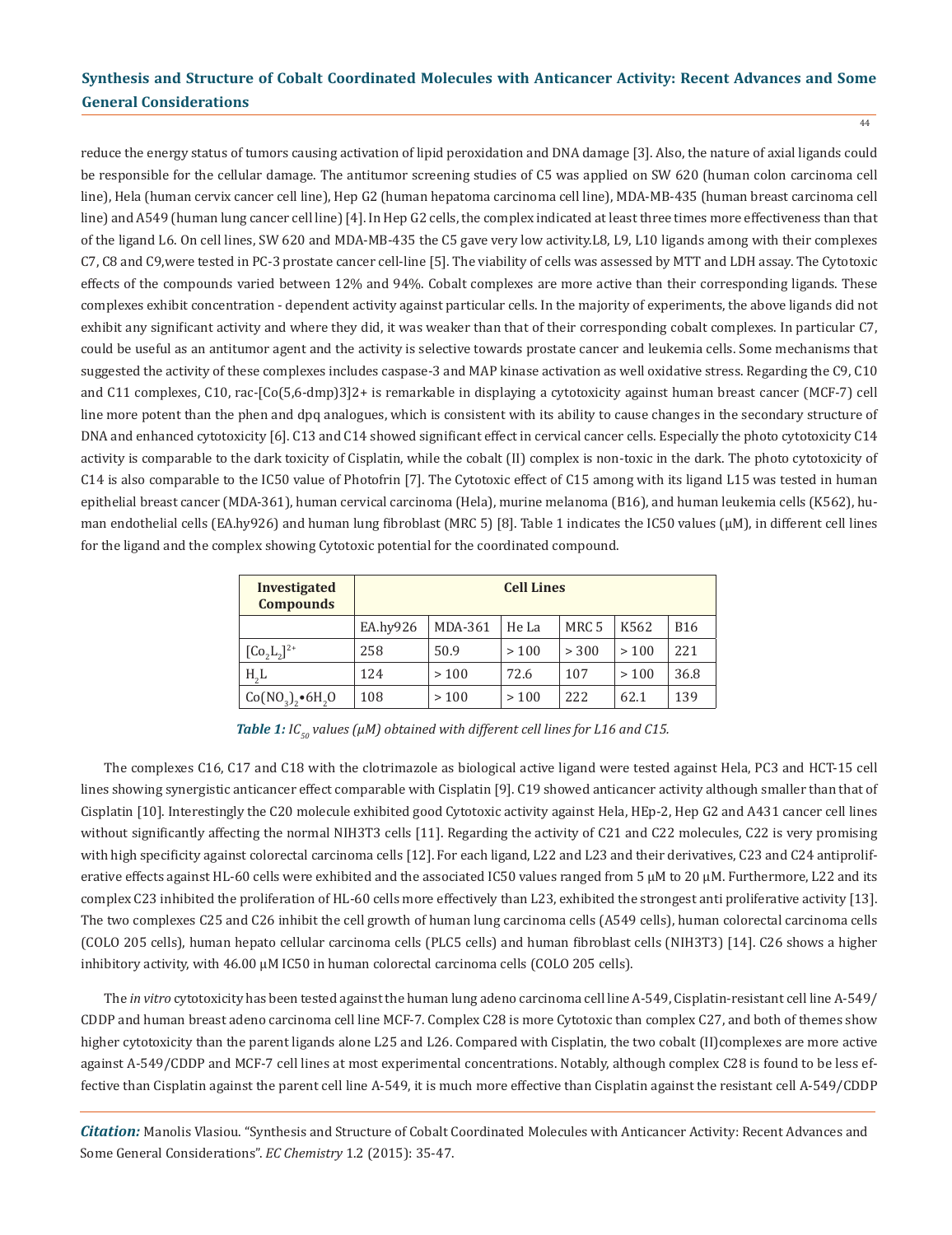[15]. The complex C29 (IC50 = 2.04-9.7, 2.5-3.7  $\lg/ml$ ) showed potent antitumor activity comparable with their ligand (IC50 = 11.7, 3.45 lg/mL) against the above mentioned cell lines, respectively. The results evidently show that the activity of the ligand becomes more pronounced and significant when coordinated to the metal ion [16]. Regarding complex C30 it is showed that the IC50 value (32.87 μΜ) was the second higher of the complex series with the same ligand (L28) [17] as shown in table 2. *In vitro* cell growth inhibition was measured for C31 as well as for the free ligand L29. Upon coordination, the IC50 value of the transition-metal compound is improved compared to the free ligand against colon and prostate cell lines [18].

Finally, regarding molecules C32 and C33, they induce very efficient cleavage of double-stranded DNA without the requirement of activating agents and exhibits important cytotoxicity against human hepato carcinoma cell line (HepG2) in terms of damaging the DNA in cancer cells [19].

| Compound                                | Cell Line/IC50 (µM) |        |       |        |  |  |  |
|-----------------------------------------|---------------------|--------|-------|--------|--|--|--|
|                                         | <b>HCT-15</b>       | $PC-3$ | MCF-7 | He La  |  |  |  |
| L27                                     | 65.1                | 130.2  | 169.0 | 68.6   |  |  |  |
| [Co(L)(NO <sub>3</sub> ) <sub>2</sub> ] | 45.6                | 99.9   | 407.1 | 79.4   |  |  |  |
| [Cu(L)(NO <sub>3</sub> ) <sub>2</sub> ] | 25.2                | 38.9   | 73.9  | 44.341 |  |  |  |
| [Zn(L)(NO <sub>3</sub> ) <sub>2</sub> ] | 36.8                | 53.5   | 394.1 | 29.8   |  |  |  |
| Cisplatin                               | < 33.2              | 38.4   | 27.3  | < 33.2 |  |  |  |

*Table 2: Cell-growth inhibitory assay results. IC<sub>50</sub> value after 48h of incubation.* 

#### **General Considerations**

This mini-review evaluates the work that has been done in the synthesis and characterization of anticancer cobalt molecules and emphasizes only the research works that the structure was totally characterized. It seems from the bibliography that relatively there are very few publications that include the synthesis of cobalt based drugs. So, in my opinion there are a lot of possibilities in this type of research area. In addition to this, it is a mast that every compound is been totally characterized before it is evaluated for its anticancer activity. The structure of a coordinated compound is very important and it is strongly correlated with the grade of the anticancer activity and the specificity that a potential drug shows over particularly cancer cell lines. The activity of cobalt over other transition metals wasn't a target for this review, but it seems that in several times the activity of cobalt ion over a tumor it is overlapped by other transition metals. This fact is not necessary negative because the toxicity of a coordinated compound has to be also mild for the patient. The bet that has to be earned is in the effort for the metal to be transferred in the right place. This is a role that a ligand has to play. The biological activity of the ligand sometimes acts synergistic with the metal, enhancing the anticancer possibility. Other times acts like a vehicle transferring the metal to the tumor. Several novel ligands has to be coordinated with cobalt ions and evaluate for biological activity, but before this happened, the geometry of the complexes should be totally characterized and systematically observed over cancer cell lines because the conformation changes affecting the activity and the specificity of the molecule as well.

#### **Conclusion**

In this work, thirty - three coordination compounds of Co (II)/(III) along with twenty - nine ligand molecules that synthesized and in the last five years, were reviewed because of their anticancer activity against several types of human cancer cells. The general clue for this study was that the coordinated cobalt compounds exhibit very higher biological activity than their ligands. It seems to be also a connection between the structure and the specificity of cobalt molecules against cancer cells. Although a relatively low number of cobalt complexes were evaluated for cancer activity in comparison with the ones of Zn, Ni, or Cu, they seems to be promising for future evaluation on further biological studies, in order to be able some of them to be trial on in vivo clinical trials. In my opinion, there is a way in front of us to totally understood the mechanism behind Co (II)/(III) activity. This is the only way to find novel anticancer drugs with lower rates of mortality due to side effects and metastasis.

*Citation:* Manolis Vlasiou. "Synthesis and Structure of Cobalt Coordinated Molecules with Anticancer Activity: Recent Advances and Some General Considerations". *EC Chemistry* 1.2 (2015): 35-47.

45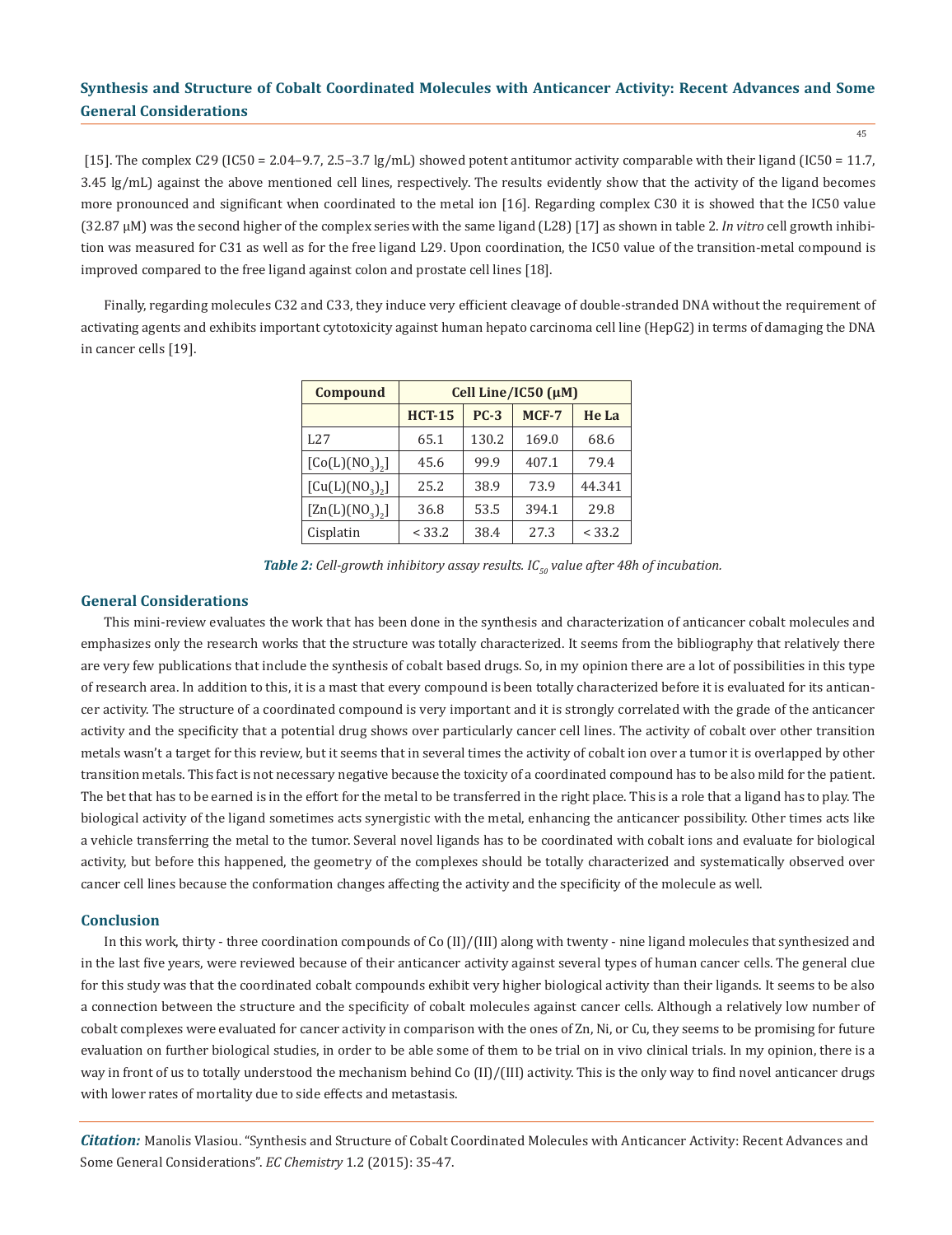## **Acknowledgements**

In this stage, I would like to thank the library of the University of Cyprus for its valuable offering research articles.

#### **Conflict of Interest**

I declare that neither financial interest nor conflict of interest exists.

## **Bibliography**

- 1. Drouza., *et al*. "Vanadium(IV/V)-p-dioxolene temperature induced electron transfer associated with ligation/deligation of solvent molecules". *Dalton Transactions* 42.33 (2013): 11831-11840.
- 2. Elizabeth Teixeira Souza., *et al*. "A series of mononuclear Co(III) complexes using tridentate N,O-donor ligands: Chemical proper ties and cytotoxicity activity". *Journal of Inorganic Biochemistry* 05.12 (2011): 1767–1773.
- 3. R. Senthil Kumara., *et al*. "Human serum albumin binding and cytotoxicity studies of surfactant-cobalt(III) complex containing 1,10-phenanthroline ligand". *Colloids and Surfaces B: Biointerfaces* 86.1 (2011): 35–44.
- 4. Li-Jun Tang., *et al*. "Synthesis and biological studies of 4′, 7, 8-trihydroxy-isoflavone metal complexes". *Journal of Inorganic Bio chemistry* 105.12 (2011): 1623–1629.
- 5. Lydia Gurley., *et al*. "The synthesis and characterization of a series of cobalt(II) β-ketoaminato complexes and their cytotoxic activity towards human tumor cell lines". *Journal of Inorganic Biochemistry* 105.6 (2011): 858–866.
- 6. Ramakrishnan., *et al*. "Interaction of rac-[M(diimine)3]2+ (M=Co, Ni) complexes with CT DNA: role of 5,6-dmp ligand on DNA binding and cleavage and cytotoxicity". *Dalton Transactions* 40.13 (2011): 3245–3256.
- 7. Roy, S., *et al.* "Cobalt(II) complexes of terpyridine bases as photochemotherapeutic agents showing cellular uptake and photocy totoxicity in visible light". *DaltonTransactions* 40.6 (2011): 1233–1242.
- 8. RabiaEshkourfu., *et al*. "Synthesis, characterization, cytotoxic activity and DNA binding properties of the novel dinuclear cobalt(III) complex with the condensation product of 2-acetylpyridine and malonic acid dihydrazide". *Journal of Inorganic Bio chemistry* 105.9 (2011): 1196–1203.
- 9. Raja, D. S., *et al*. "A novel water soluble ligand bridged cobalt(ii) coordination polymer of 2-oxo-1,2-dihydroquinoline-3-carbalde hyde (isonicotinic) hydrazone: evaluation of the DNA binding, protein interaction, radical scavenging and anticancer activity".  *Dalton Transactions* 41.15 (2012): 4365.
- 10. Telma F. S. Silva., *et al*. "Cobalt complexes bearing scorpionate ligands: synthesis, characterization, cytotoxicity and DNA cleav age". *Dalton Transactions* 41.41 (2012): 12888.
- 11. Betanzos-Lara., *et al*. "Cytotoxic copper(II), cobalt(II), zinc(II), and nickel(II) coordination compounds of clotrimazole". *Journal of Inorganic Biochemistry* 114 (2012): 82–93.
- 12. Schimler., *et al*. "Anticancer (hexacarbonyldicobalt)propargyl aryl ethers: Synthesis, antiproliferative activity, apoptosis induc tion, and effect on cellular oxidative stress". *Journal of Inorganic Biochemistry* 119 (2013): 28–37.
- 13. Silva., *et al*. "Cobalt and zinc compounds bearing 1,10-phenanthroline-5,6-dione or 1,3,5-triaza-7-phosphaadamantane deriva tives - Synthesis, characterization, cytotoxicity, and cell selectivity studies". *European Journal of Inorganic Chemistry* 21 (2013): 3651–3658.
- 14. Fan, X., *et al*. "Cobalt(II) complexes with thiosemicarbazone as potential antitumor agents: synthesis, crystal structures, DNA interactions, and cytotoxicity". *Journal of Coordination Chemistry* 66.24(2013): 4268–4279.
- 15. Babahan., *et al*. "Synthesis, characterization, and *in vitro* anti-neoplastic activity of novel vic-dioximes bearing thiosemicarba zone side groups and their mononuclear complexes". *Bioorganic Chemistry* 53. (2014): 92–98.
- 16. Das, K., *et al*. "Structural characterization of cobalt(II) complexes of an N,O donor Schiff base and their activity on carcinoma cells". *Polyhedron* 71.3(2014): 85–90.
- 17. Hunoor., *et al*. "Co(II), Ni(II), Cu(II) and Zn(II) complexes of isatinyl-2-aminobenzoylhydrazone: synthesis, characterization and anticancer activity". *Applied Organometallic Chemistry* 29.2(2015): 101–108.

*Citation:* Manolis Vlasiou. "Synthesis and Structure of Cobalt Coordinated Molecules with Anticancer Activity: Recent Advances and Some General Considerations". *EC Chemistry* 1.2 (2015): 35-47.

46